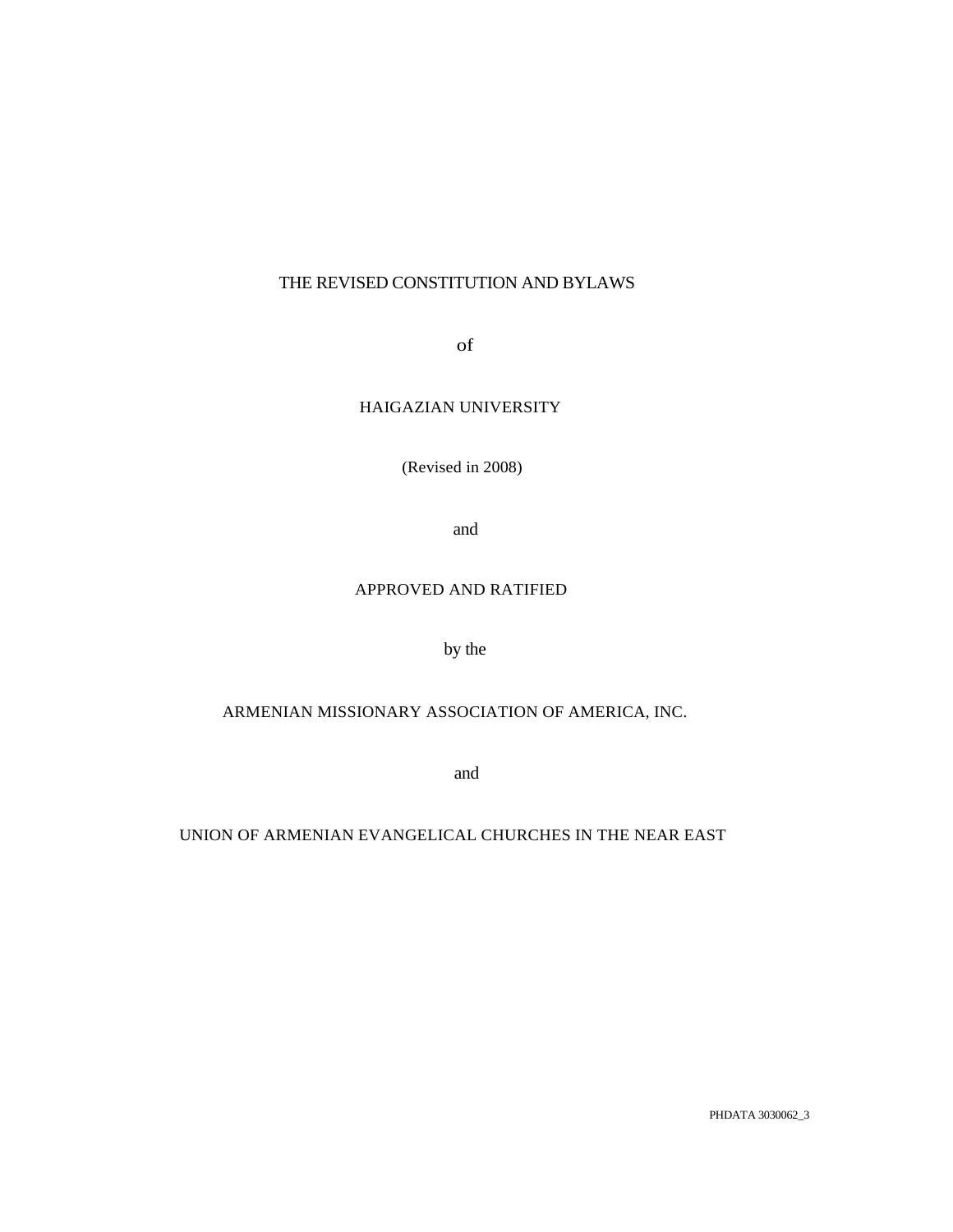### ARTICLE I

The University shall be an Armenian Evangelical institution. Its name shall be HAIGAZIAN UNIVERSITY and the site of its faculty, student body and facilities shall be in Beirut, Lebanon or such other place as may be agreed upon by the sponsoring bodies as defined in Article III.

### ARTICLE II

Haigazian University is a liberal arts institution of higher learning which operates on the United States model of higher education using English as the language of instruction. Its purpose is to provide quality education in a Christian environment where academic freedom and the search and dissemination of truth are predominant. It seeks to empower students both for leadership positions and as professionals to serve in the Armenian and non-Armenian Lebanese communities as well as in the Middle East. The ethnic and geographic identity of the University demands the preservation and and promotion of its Armenian and Middle Eastern heritage within the global context. Haigazian University is an instrumentality of the witness of the Armenian Evangelical Church. Haigazian University shall be co-educational and open to academically qualified students regardless of race, nationality or creed.

#### ARTICLE III

Haigazian University is jointly fostered and supported by the Armenian Missionary Association of America, Inc., (hereafter "A.M.A.A.") and the Union of Armenian Evangelical Churches in the Near East (hereafter "Union").

#### ARTICLE IV

Title to the assets in Lebanon of Haigazian University shall be held in the name of the Union in trust for the A.M.A.A. The Union agrees that it will not, without prior written consent of the A.M.A.A., transfer, sell, lease, encumber or otherwise dispose of the assets of Haigazian University. In the event the assets of Haigazian University are sold, the net proceeds of such sale shall belong to the A.M.A.A. and be utilized for educational purposes. The parties acknowledge and reaffirm the Declaration of Trust dated May 19, 1972.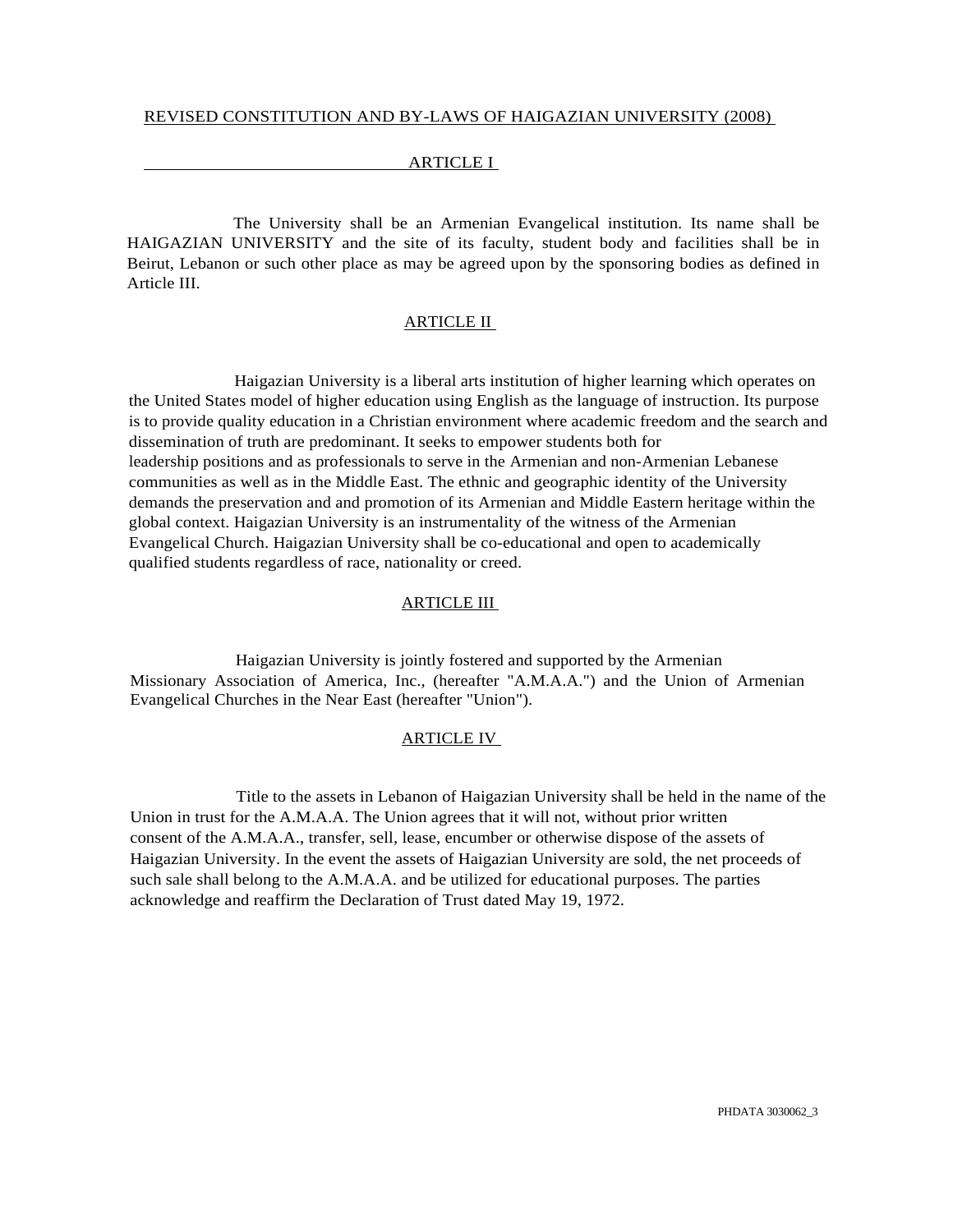### ARTICLE V

The Board of Trustees, the President and the Faculty shall operate and carry out the functions as set forth in this Article V.

#### A. The Board of Trustees

i

- 1 The Board of Trustees shall consist of eighteen (18) regular Trustees, twelve (12) of whom shall be appointed by the A.M.A.A. and six (6) of whom shall be appointed by the Union. The President of the University, the President of the Union, the President of the A.M.A.A., the Executive Director of the A.M.A.A. and the Chair of the Stephen Philibosian Foundation shall serve as ex-officio members of the Board. Except for the President, ex-officio Board members shall have the right to vote.
- 2. Trustees shall be appointed by the A.M.A.A. and the Union at any meetings thereof. The term of each regular Trustee shall be three years (or until the end of the respective term of his/her predecessor if he/she shall have been appointed to succeed a person who shall not have completed his three-year term) and until the election and qualification of his successor. The three-year term of a regular Trustee shall commence as of July 1 of a given calendar year and no regular Trustee shall serve more than two consecutive three-year terms unless, by special resolution, the Board of Trustees shall waive this requirement as to a specific regular Trustee.' The terms of office of regular Trustees shall be so staggered so that one-third of the regular Trustees shall be appointed each year. [Each year, the A.M.A.A. shall appoint four (4) Trustees and the Union shall appoint two (2) Trustees.] An ex-officio Trustee shall have all the privileges and responsibilities of a regular Trustee, including the right to vote, but his/her membership as a Trustee shall terminate automatically upon his/her ceasing to hold the relevant office, and his/her successor to the relevant office shall automatically become an exofficio Board member.
- 3. The officers shall be a Chairman, elected by the Board of Trustees, and such additional officers as the Board of Trustees shall likewise elect, Officers shall serve one-year terms. Terms of office shall commence as of June 1 of a given calendar year. Except for the President of the University, the ex-officio Trustees shall constitute the Nominating Committee of the Board of Trustees on or before June 1 of each calendar year, the Nominating Committee shall present a slate of candidates for officers of the Board.

This sentence was revised and approved by the AMAA and by the UAECNE Central Committee during-2007.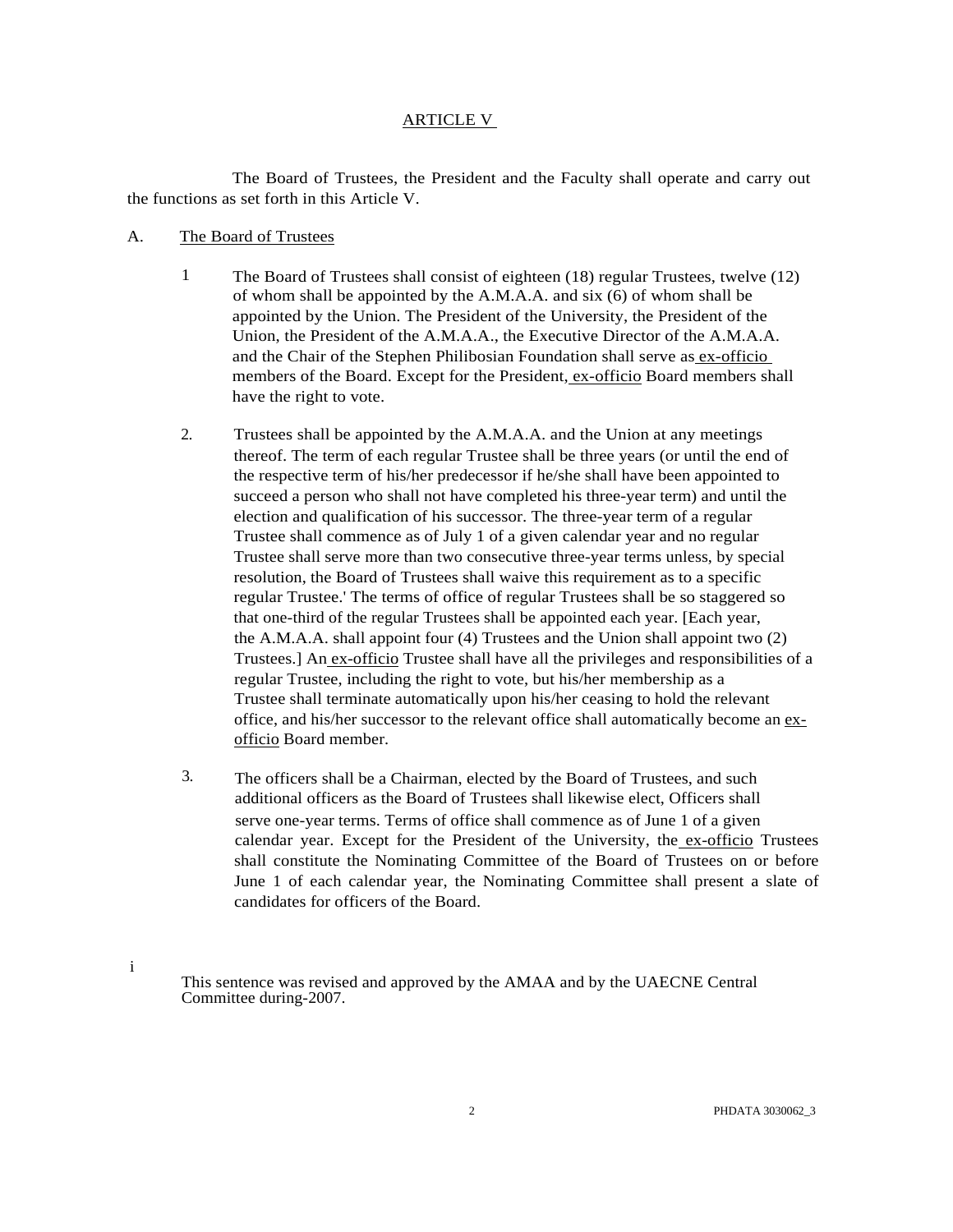- 4. Thirteen (13) Trustees shall constitute a quorum for the transaction of business at any meeting of the Board. Except for the President of the University, ex-officio Trustees shall be counted for the purpose of establishing a quorum.
- 5. Any vacancy occurring in the Board of Trustees shall be filled by the entity having appointed such Trustee (either the A.M.A.A. or the Union). A Trustee appointed to fill a vacancy shall be appointed for the unexpired term of his/her predecessor in office.
- 6. The Board of Trustees shall have the responsibility to manage the affairs of the University. Responsibilities of the Board of Trustees shall include:
	- (a) To provide for the safekeeping and management of investments of all University funds entrusted to it for the operation of the University. The A.M.A.A. shall have the responsibility to safe keep, manage and invest all other funds as directed by the Board of Trustees.
	- (b) To formulate and codify procedures and criteria for the administration and operation of the University.
	- (c) To appoint the President of the University. (The appointment of the President shall be by at least a two-third majority vote of the Trustees.)
	- (d) To be responsible for the financial welfare of the University and to approve the budget of the University.
	- (e) To see that the basic policies and purposes of the University, as defined in the Constitution and By-Laws are upheld.
	- (0 To present an annual report (including an audited financial statement) of the Board of Trustees to the A.M.A.A. and to the Union.
	- (g) To appoint such committees, including an Executive Committee of not less than five (5) nor more than seven (7) members from the Board of Trustees primarily from Lebanon, and such additional officers as the Board of Trustees shall deem desirable for the furtherance of the objectives and purposes of the University and the Board of Trustees, and to confer upon such officers and committees such powers as, in the discretion of the Board of Trustees, are appropriate and desirable. Committee members need not be members of the Board of Trustees as long as the Committee chair is a member of the Board. The President of the University shall be a non-voting ex officio member of the Executive Committee.
	- (h) To fix salaries and fees of faculty and staff members; and to regularly supervise and approve the financial accounts and disbursements of the University.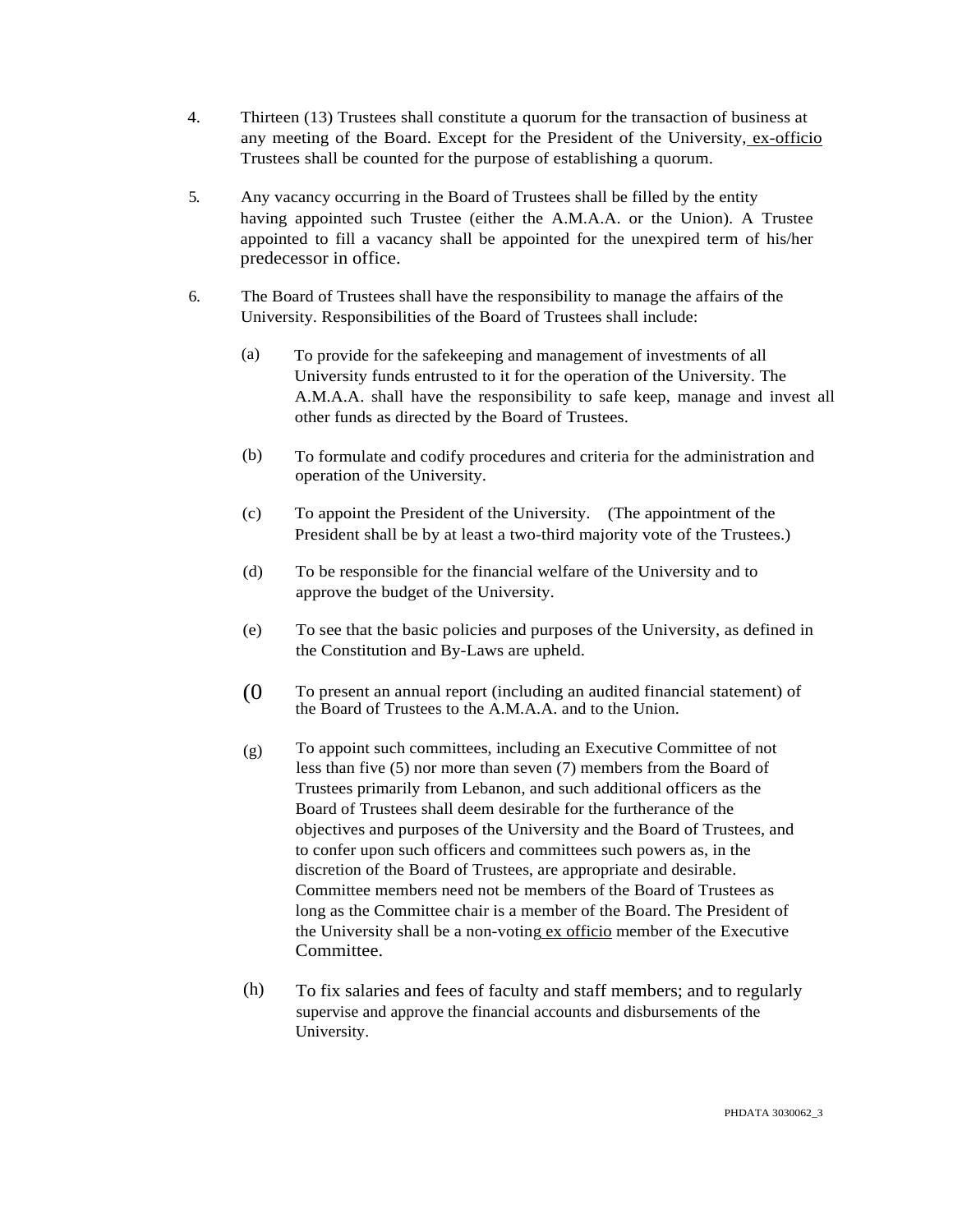- (i) To approve the members of the Faculty and the staff upon the recommendation of the President and to approve the outline of the curriculum and school activities presented by the Faculty through the President.
- G) To be responsible for the establishment of levels of conduct of the University and to draw up and approve rules and regulations for such conduct.
- (k) To consider the recommendations of the Faculty in regard to the conferring of Certificates and Degrees, and to authorize the granting of such where warranted.
- (1) To raise funds for the University.
- 7. The Board of Trustees shall meet at least two times per calendar year. Meetings of the Board may be by telephone or by teleconference upon notice duly given. The Board of Trustees may take any action by unanimous consent of all Trustees in writing.

## B. Executive Committee

The Executive Committee of the Board of Trustees, appointed by the board pursuant to Article V, A, 6(h) shall be responsible for the day to day oversight and operation of Haigazian University and for effectuating the policies of the Board of Trustees between Board meeting. Except in the event of an emergency, the Executive committee shall not make any major policy decisions affecting Haigazian University without Board approval. If the Executive committee makes a major policy decision in the event of an emergency, it shall seek ratification at the next meeting of the Board of Trustees.

## C. The President

The President who preferably shall be of an Armenian Evangelical background shall be the Chief Executive Officer of the University, both academically and operationally. The President shall supervise all of its personnel activities and the maintenance and operation of its plant and equipment. The President shall represent the University in its relationship with other institutions, engage in fund-raising and in general serve as the presiding officer of school activities and Faculty meetings. The President who shall be accountable to the Board of Trustees is responsible for the implementation of the policies established by the Board of Trustees and for following the regulations decreed by the Ministry of Education and Higher Learning of Lebanon.

## D. The Deans

Haigazian University shall have Academic and Administrative Deans as needed by the University. Deans shall be appointed by the President of the University after consultation with and approval of the Board of Trustees. The responsibilities of a Dean shall be prescribed by the University President.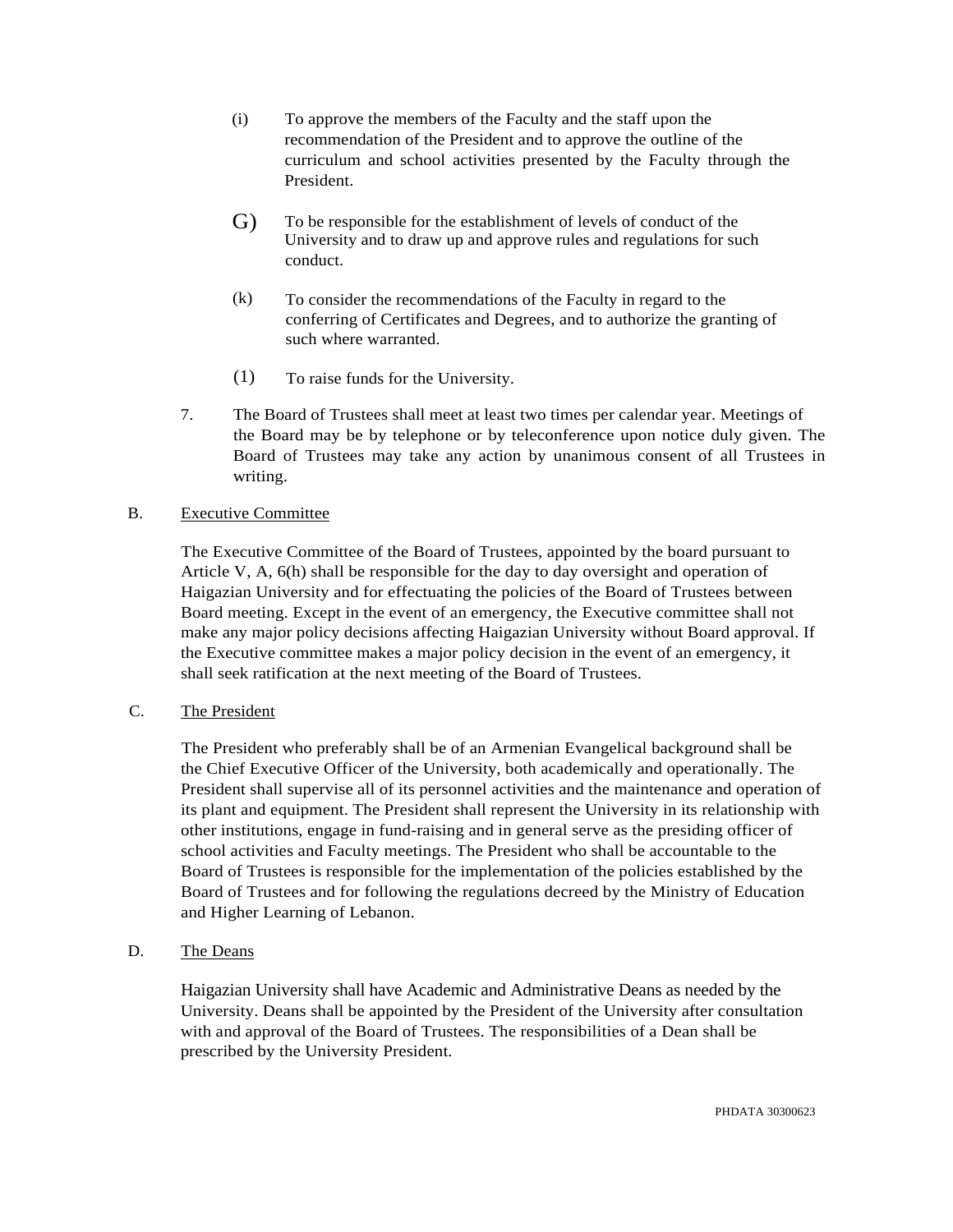### E. The Faculty

The Faculty of the University shall consist of the full-time, special Honorary, and temporary appointments, part-time faculty, the President, the Deans, the Campus Minister, and Librarian. The right and responsibilities of each of the above mentioned categories are written in the Faculty Handbook. The Faculty shall (a) provide a class situation which encourages a free pursuit of learning, fosters individuality and creativity, and protects academic freedom; (b) develop the curriculum of the University subject to the approval of the Board of Trustees; (c) recommend to the Board of Trustees candidates for Certificates or Degrees; (d) supervise the academic work of its members; (e) support, work for. and cooperate with the University and its students in achieving and advancing the purpose of the University; and (f) assist in the maintenance of discipline in the student body.

#### ARTICLE VI

The operating permit of the University shall be registered in the name of the Union. The Union will be in charge of the legal responsibilities of the University.

#### ARTICLE VII

Upon not less than sixty days prior written notice, amendments to this Constitution and By-laws may be approved by at least a two-thirds affirmative vote of all of the Trustees who have the right to vote. Any dispute with respect to the interpretation of this Constitution and By-Laws or its interpretation shall be resolved by the sponsoring bodies of the University as defined in Article III.